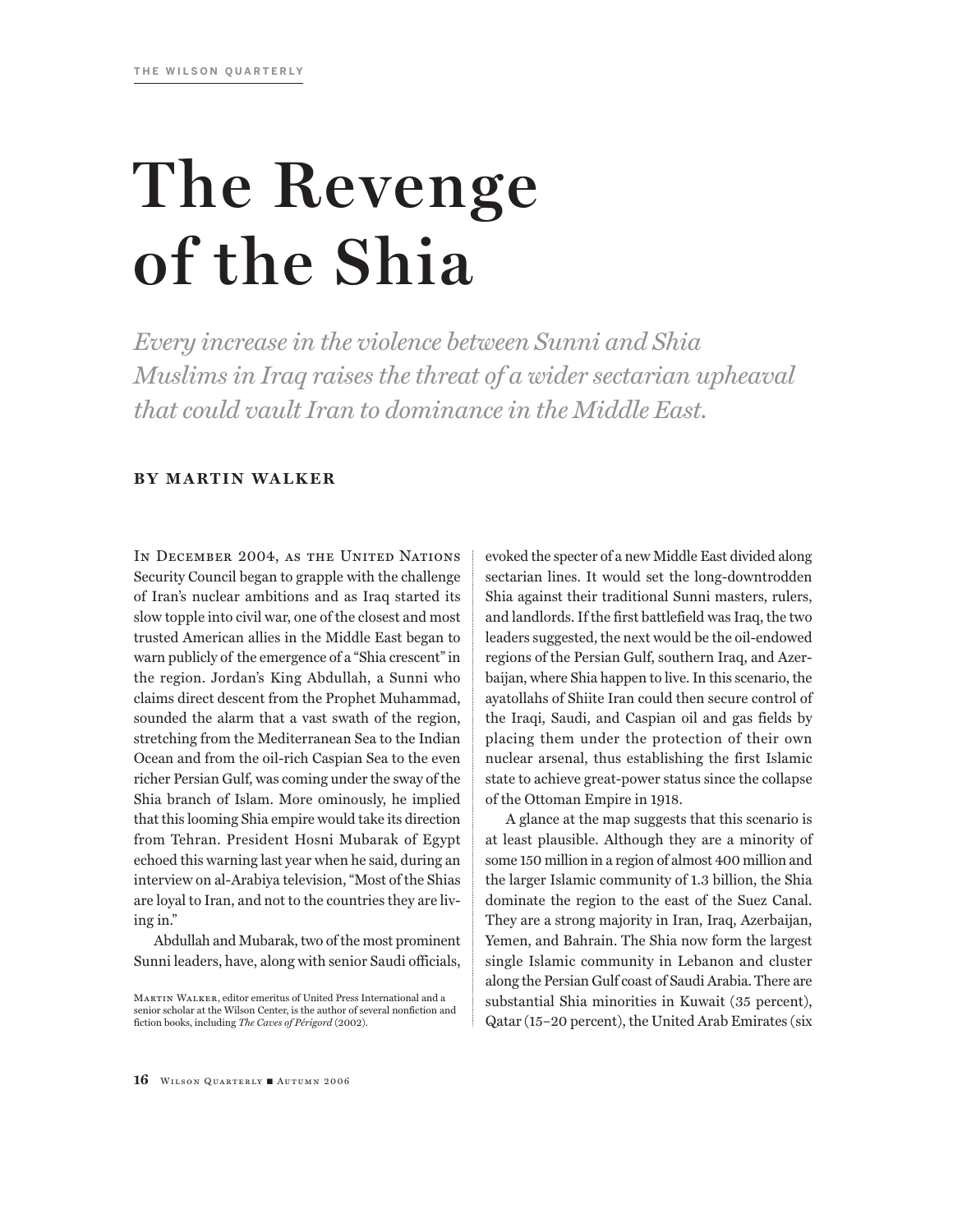

Source: http://www.morainevalley.edu/ctl/MiddleEast/photoGallery.htm

percent), Pakistan (15 percent), and Afghanistan (15 percent). Since the Alawites, who provide the current ruling dynasty of Syria, are an offshoot of the Shia sect, Jordan's King Abdullah is only slightly stretching the truth to talk of a Shia crescent running from Tehran through Baghdad to Beirut. From his vantage point in Amman, Abdullah's little kingdom appears encircled, and as he looks eastward, he sees Shia majorities all the way to Pakistan. Watching from Riyadh, the Saudi monarchy may feel secure in the numerical dominance of Sunnis in the kingdom, but its restive Shia subjects are concentrated in the parts of the country where the oil fields lie.

For the first time in centuries, the Shia of the Arab world can taste the prospect of power, while the Sunni are experiencing the bitterness of being overthrown. The Shia of Iraq, long suppressed by the Sunni elite, who cooperated with the Ottoman and British

empires, are now in a position to use their numerical majority to dominate the country's politics. The Shia triumph in Iraq is constrained only by the Sunni resistance, which is fast approaching the dimensions of a full-scale civil war. At the same time, the fierce response of the predominantly Shia Hezbollah of Lebanon to the Israeli attacks of July 2006 has combined with the Shia's numbers (slightly over 40 percent of Lebanon's population of four million) and their presence in the government to give them a dominant voice in that Mediterranean state and frontline status in the Arab confrontation with Israel.

Nowhere has the Shia resurgence aroused more opposition than among Sunnis in Iraq, much of it deliberately incited by Al Qaeda's late leader in that country, the Jordanian-born Abu Musab al-Zarqawi. Perhaps best known in the West for his participation in the videotaped beheadings of Western hostages,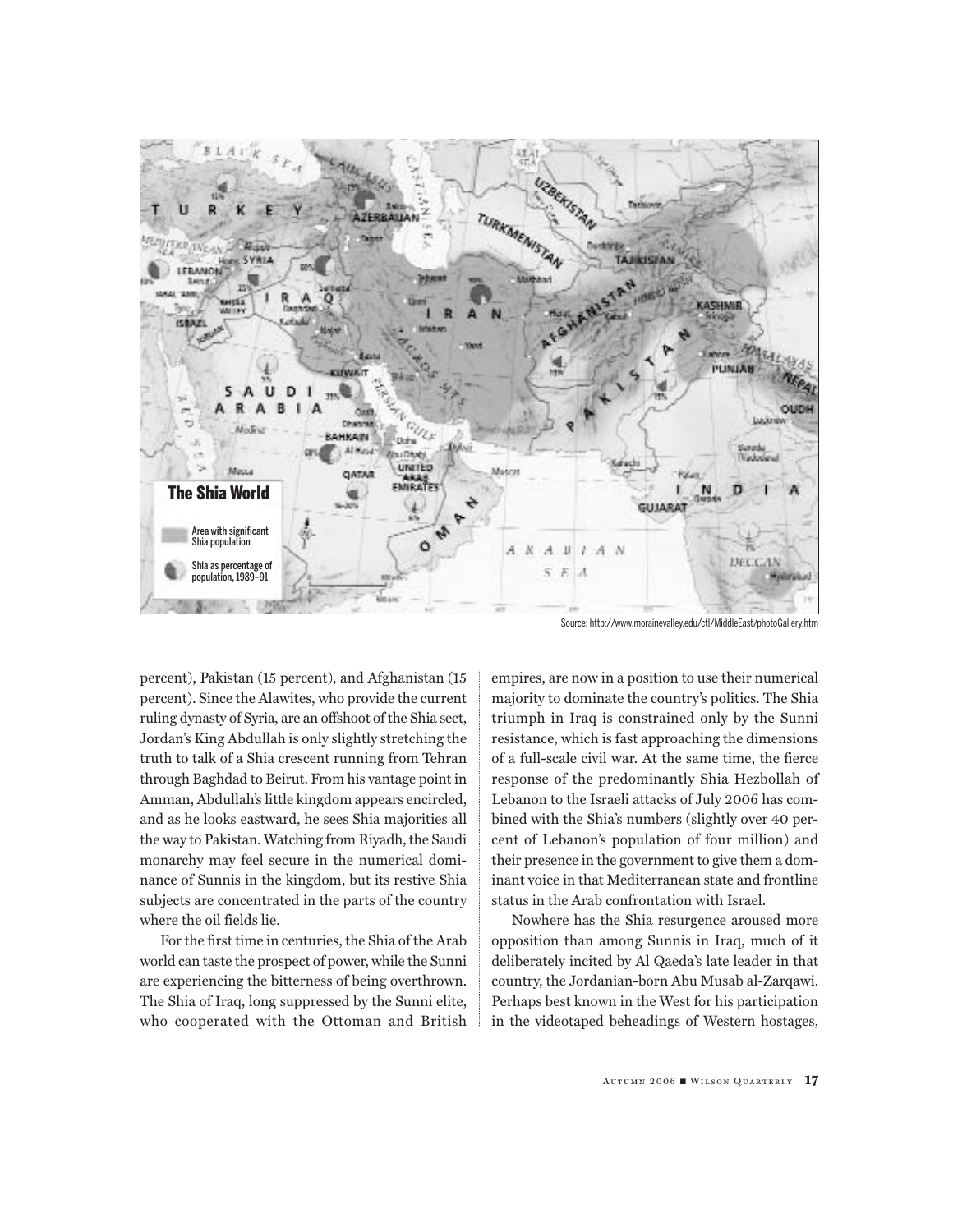Zarqawi set a strategic goal of making Iraq ungovernable by unleashing a wave of sectarian killings designed to foment civil war between Sunni and Shia. One early captured message that he tried to smuggle out to Al Qaeda's leaders, Osama bin Laden and Ayman al-Zawahiri, suggested that such a course was his only hope of success, that he had to provoke the Sunnis by dragging the Shia "into the arena of sectarian war." In one of his first attacks, in August 2003, he sent his father-in-law on a suicide mission to the sacred Shia site of the Imam Ali mosque. Nearly a hundred worshipers died, including Zarqawi's target, Ayatollah Muhammad Bakr al-Hakim, widely seen as a moderate and unifying presence.

In a four-hour anti-Shia sermon, released on the Internet a week before his death in a U.S. bombing raid in June but apparently recorded two months earlier, Zarqawi ran through a list of Shia "betrayals" and cited a number of venomously anti-Shia tracts written by scholars in the fundamentalist Wahhabi branch of Sunni Islam. He declared that there would be no "total victory" over the Jews and Christians without a "total annihilation" of the Shia, whom he called the secret agents of Islam's enemies. "If you can't find any Christians or Jews to kill, vent your wrath against the next available Shia," Zarqawi said. He claimed that his fellow terrorists, the Hezbollah in Lebanon, were only pretending to oppose Israel, while in reality their mission was to protect Israel's northern border. Zarqawi concluded with a formal declaration of war on the Iraqi Shia leader Moqtada al-Sadr and his "bastards." (Large parts of this bizarre and possibly unhinged outburst focused on defending the chastity of the Prophet's wife Ayesha against Shia slurs, on discussing whether the Ayatollah Khomeini was a pedophile, and on assailing "wicked" Shia clerics who purportedly defended unusual sexual positions.)

The Shia-Sunni schism, which emerged out of a dynastic struggle following the death of the Prophet in AD 632, has all the bitterness that centuries of theological and earthly conflict can create, but Zarqawi's attacks on the Shia were so extreme that the established Al Qaeda leaders tried to rein him in. Zawahiri chided him in a letter last year, swiftly published on the Internet, that asked, "Why were there attacks on ordinary Shia? . . . Can the mujahideen kill all the Shia in Iraq? Has any Islamic state in history ever tried that?" Zawahiri also warned that the hideous videotapes of beheadings should stop. "We can kill the captives by bullet," he urged. (Zarqawi's instruction to "kill all the Shia, everywhere" has been regarded as so extraordinary that some Shia refuse to believe that this taped sermon is genuine. General Mohammad Baqer Zolqadr, now Deputy Interior Minister for Security Affairs and one the most powerful men in Iran, claimed that he did not believe Zarqawi really existed, and that such extremists were Zionist agents sent to divide Muslims.)

It is now a fairly semantic question whether to define the bloody sectarian slaughter in Iraq, bringing 100 civilian deaths a day in July, as a civil war or something marginally less awful. But since the deliberate t is now a fairly semantic question whether to define the bloody sectarian slaughter in Iraq, bringing 100 civilian deaths a day in July, as a civil war or someattack on the main Shia shrine in Samarra this past February, the sectarian killings have intensified, with Shia militia now said to be as ruthless and murderous as Zarqawi's followers. Along with the kidnappings and general lawlessness, the sabotage and economic disruption, the killing has overshadowed two apparently successful Iraqi elections, soured the American electorate, and undermined the Bush administration's attempt to turn Iraq into a showcase for its wider strategy of encouraging democracy in the Middle East. That policy was already suffering from the warnings given by America's traditional allies in Jordan, Egypt, and Saudi Arabia (the same leaders who were warning of the dangers of the Shia crescent) that the policy of democracy and elections was likely to benefit America's Islamist enemies rather than its friends.

The grisly scenario that lay behind the concerns of the Egyptian, Jordanian, and Saudi leaders is that a Sunni-Shia civil war in Iraq could erupt into a wider Sunni-Shia war across the Arab world, a larger and later version of the Iran-Iraq War that lasted for most of the 1980s and bled, exhausted, and impoverished both countries. The most callous practitioner of realpolitik might see this as preferable to a war between Islam and the West in some lethal rendition of Samuel Huntington's famous "clash of civilizations." Such a conflict certainly cannot be ruled out, but the consequences for the region and the world's oil supply, and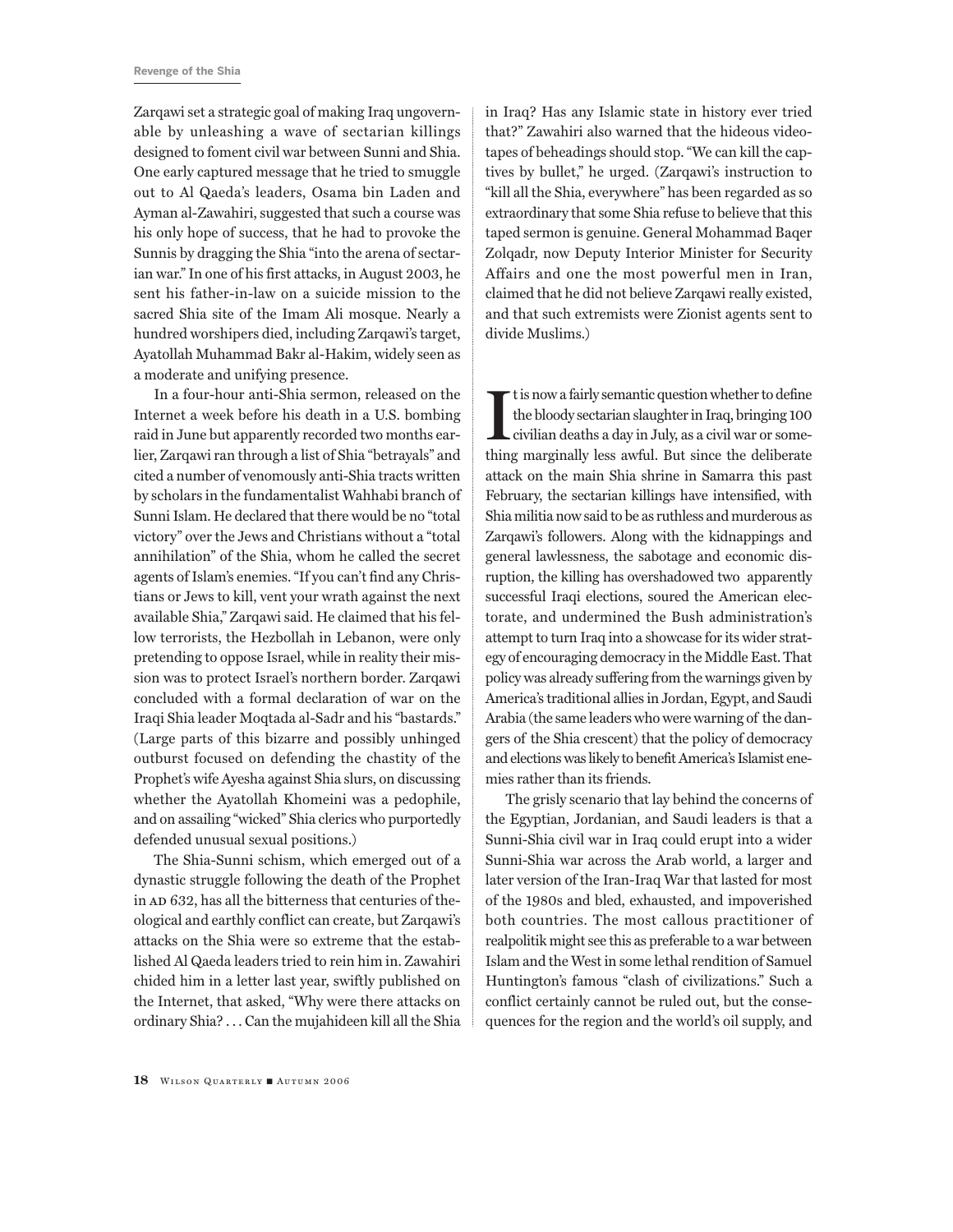even the potential for global suicide if Iran obtains nuclear weapons (or if Pakistan joins the fray), are almost too hideous to contemplate.

There is, however, good reason to question the forebodings of Sunni leaders. After all, Shia solidarity did not prevent the Shia conscripts of southern Iraq from fighting stoutly against their Shia fellows on the other side in the Iran-Iraq War. And alongside the sectarian slaughter between Sunni and Shia in today's Iraq is being waged another vicious battle between the rival Shia militias of Moqtada al-Sadr's Mahdi Army and the Badr Brigade. In Saudi Arabia, despite the Wahhabi

clerics and their claims of Shia heresy, the monarchy has chosen to conciliate its Shia minority, easing some of the restrictions it had placed upon them. The pan-Islamic solidarity toward Lebanon in recent months also suggests that the Shia and

## **THE GRISLY SCENARIO is that a Sunni-Shia civil war in Iraq could erupt into a wider Sunni-Shia war across the Arab world.**

Sunni masses are more easily rallied against their common Israeli enemy than against one another. Nonetheless, a power struggle between the entrenched Sunni establishment and the rising and newly confident force of the long-underprivileged Shia is under way, and extremists on both sides seem determined to pursue it bloodily.

When President Bush met his envoy, L. Paul Bremer, at the U.S. air base in Qatar in June 2003, less than two months after the fall of Baghdad, the difficulties of bringing the two sides together seemed foremost in his mind. According to Bremer's memoir, *My Year in Iraq* (2006), Bush asked if the American attempt to bring representative democracy to Iraq would succeed. "Will they be able to run a free country?" the president asked. "Some of the Sunni leaders in the region doubt it. They say, 'All Shia are liars.' What's your impression?"

"Well, I don't agree," Bremer replied. "I've already met a number of honest moderate Shia, and I'm confident we can deal with them."

Three years later, in June of this year, the same problem dominated conversation, as Bush invited to the White House one of the best-known Arab academics and ers are telling us. . . . We should not be frightened of radical Shiism; we should understand these things on their own terms. We should not jump when someone says to us 'radical Shiism,' for one interesting reason—right?— 9/11. The 19 who came our way were not Shia. They were good Sunni boys, and we should remind the Arab regimes when they try to frighten us out of our skins that in fact we also have another menace, which is radical Sunnism."

Ajami made a further point about the kind of social and political change the Shia resurgence could bring to the Arab and Islamic worlds, citing a Kuwaiti Shia friend who had suggested, "If you take Egypt out of the Arab world—and it's a kind of outlier country, historically, culturally, in every way—there is no Sunni majority in the Arab world. . . . The region becomes a group—a multiplicity of communities and sects, and the place of the Shia in that landscape truly changes. So the region is being redrawn."

King Abdullah of Jordan, Egypt's Mubarak, and the Saudi monarchy all have their own very good reasons to protect their current positions in the Arab world and to be alarmed at the changes the new Shia role could bring. The question is whether their anxi-

intellectuals, Fouad Ajami, a professor at the School of Advanced International Studies of Johns Hopkins University. Ajami tried to counsel the president that the Shia resurgence was a historical process that would prove difficult and probably could not be stopped. In a subsequent meeting at the Council on Foreign Relations, Ajami said, "The idea that the Shia will make their claim on political power in the affairs of the Arab world and that it will be peaceful is not really tenable. It will be a very, very contested political game. And we have to be willing to accept this. And we must not be scared off by what the Jordanians and the Egyptians and oth